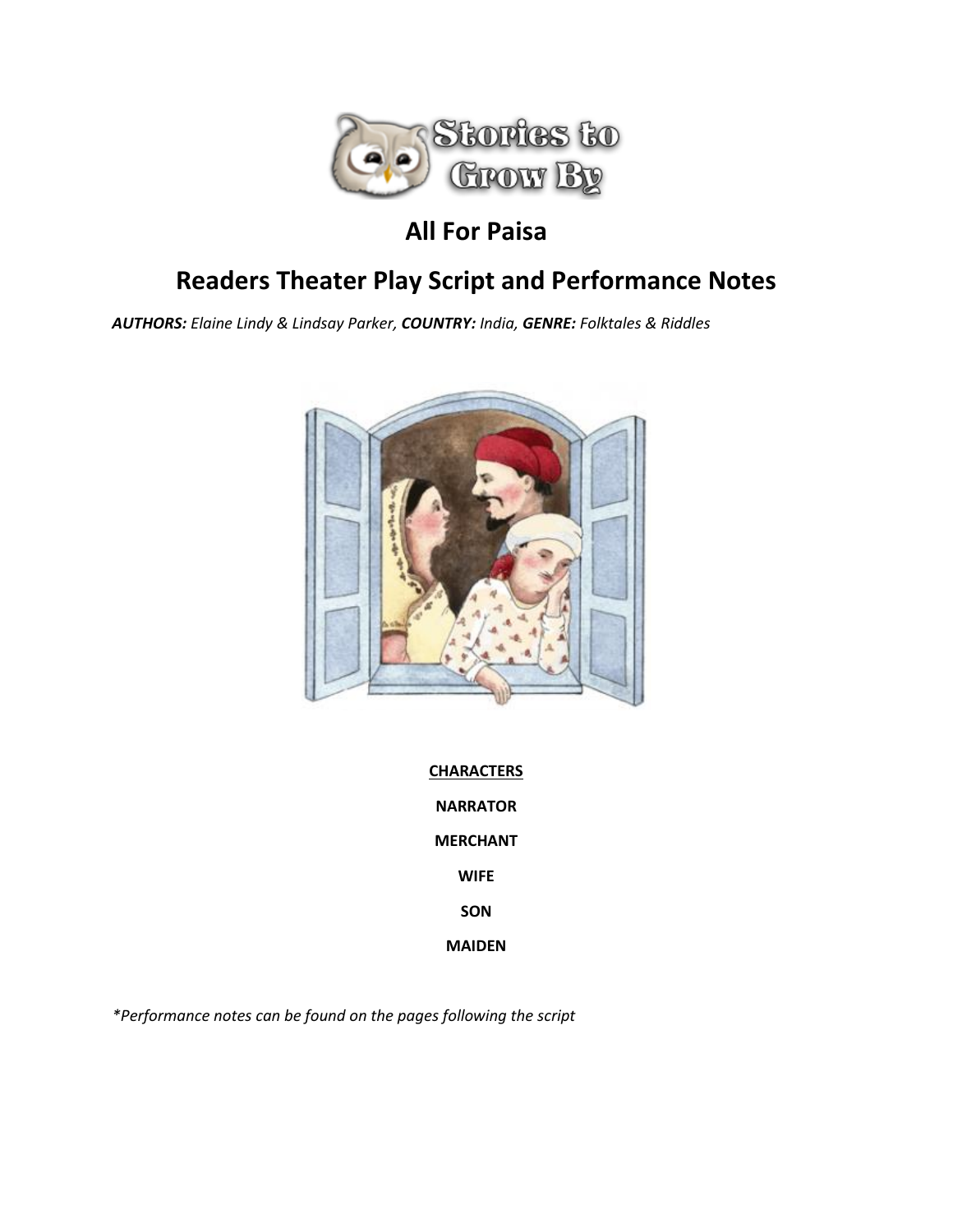## **Scene 1 – The Merchant's House**

[**Stage Set**: The backdrop shows the interior of a merchant's house in India. Beside the house, trees and fields of golden grasses.]

## **NARRATOR:**

Greetings, everyone. This play is "All for a Paisa," (pronounce: PIE-sah), a folktale from India brought to you by *Stories to Grow by*. A paisa was an old coin, not worth much, maybe a few pennies.

[NARRATOR steps forward.]

## **NARRATOR**:

Long ago in India there lived a wealthy merchant. He and his wife were very happy. Well, except

for one thing.

[MERCHANT and WIFE enter.]

## **MERCHANT:**

You always make excuses for him!

## **WIFE:**

He doesn't think like you. Our son is a musician, not a businessman.

## **MERCHANT:**

Bah! He says he's a musician because he doesn't want to put in the time and the work it takes

to be in business!

## **WIFE:**

He puts in PLENTY of time practicing his sitar.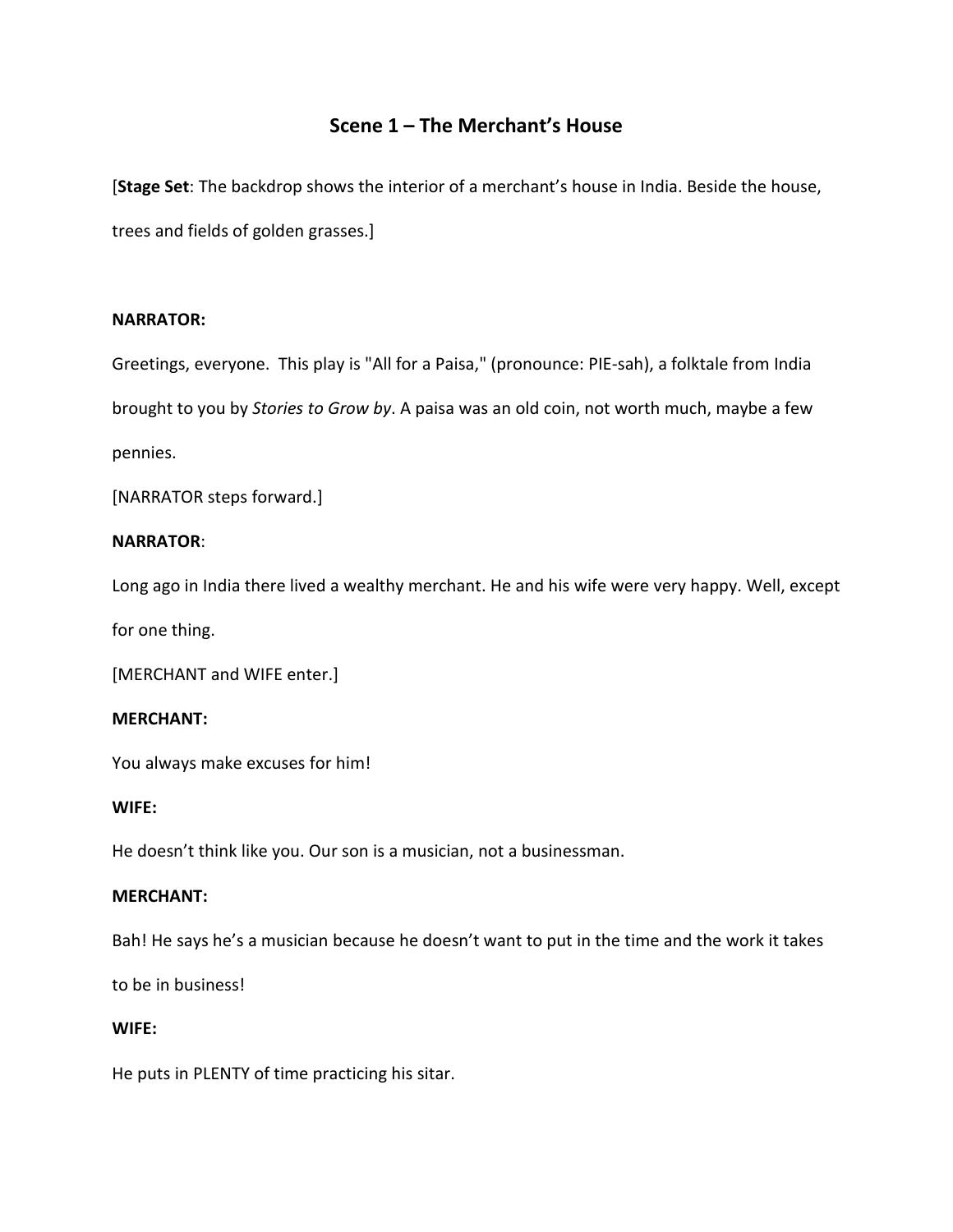#### **MERCHANT:**

Exactly! Avoiding the real work of life. He's not thinking this through, He'll grow up and what will he do? He'll have to support himself by playing weddings. You know he'll only get ignored by everyone. He's embarrassing himself, me, the whole family. When I try to talk sense into him, he won't listen!

#### **WIFE:**

You're not the best listener in the world either, you know.

#### **MERCHANT:**

(*not looking at her*) What did you say? No matter. And that's not the worst of it.

#### **WIFE:**

What are you talking about?

#### **MERCHANT:**

He'll never attract a decent match. The most eligible ladies of the village want a secure

future. They way he's going, they won't even consider him.

**WIFE:**

Truly?

#### **MERCHANT:**

You know that's the way it is, and it's his own fault. Does he want to learn how to set up a shop? No. Does he want to learn how to track accounts? No. Does he want to learn how to keep inventory? NO!

#### **WIFE:**

Husband, listen. I know our son can prove himself. Can't we give him one more chance?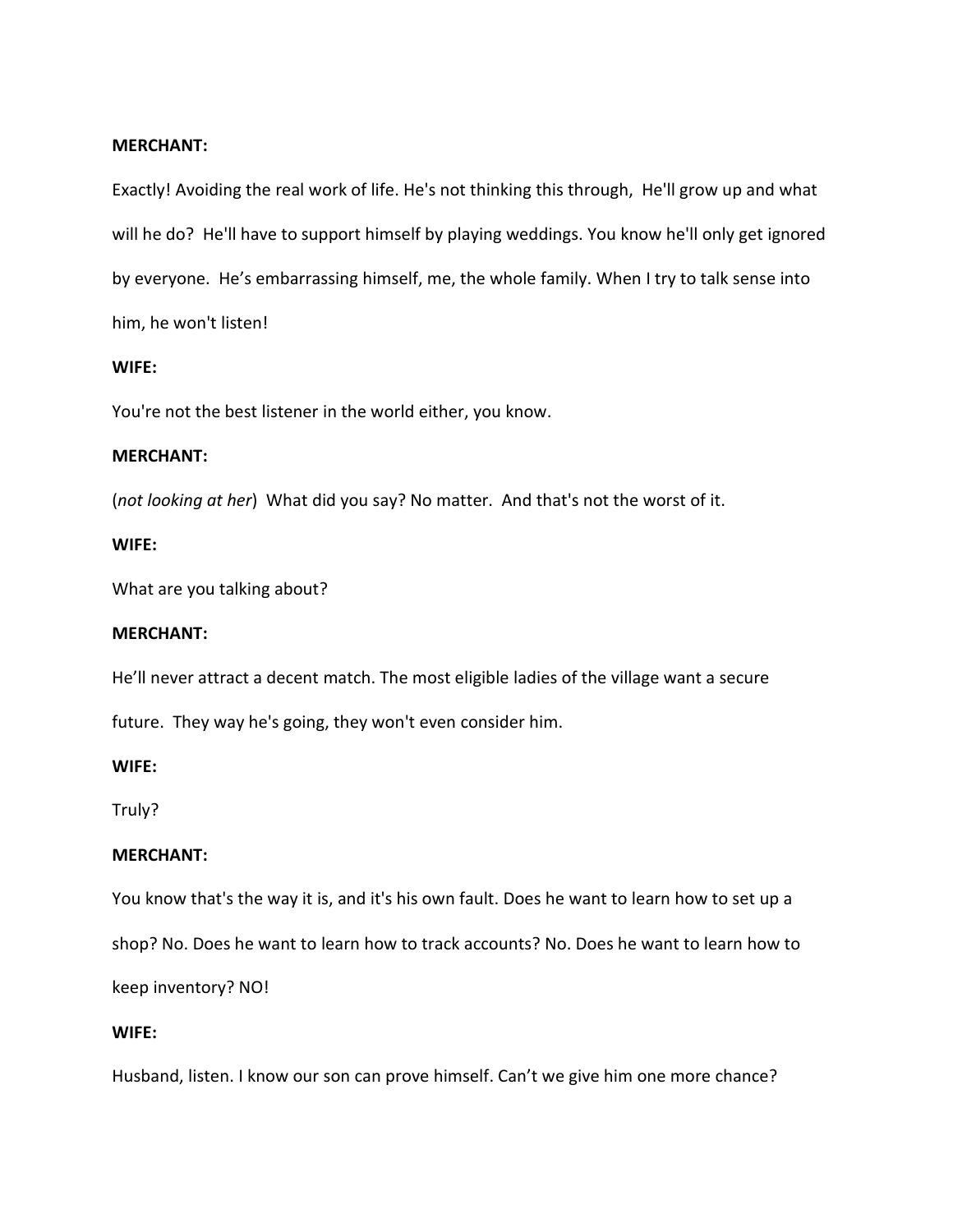## **MERCHANT:**

He's had too many chances as it is! (*rubs chin)* Though, maybe there IS a way.

[SON enters.]

#### **SON:**

Hello, Father. Hello, Mother. Lovely day, isn't it?

#### **MERCHANT:**

How would you know? You've been inside since dawn.

#### **WIFE:**

Husband, is that how you should--

#### **MERCHANT:**

(*waves her off*) Whatever. Fine, fine. Listen, son. There is something I'd like you to do for me.

#### **SON:**

Sure. What is it?

## **MERCHANT:**

I am going to give you this paisa (pronounce: PAY-zah). This (*holds up a coin*) ONE paisa. I

want you to go to the bazaar. With this coin, I want you to buy something to eat, something to

drink, something for the cow to chew on, and something to plant in the garden.

## **SON:**

What? It's not possible to buy all of that with only one paisa.

## **MERCHANT:**

Did you hear me? That is what you must do.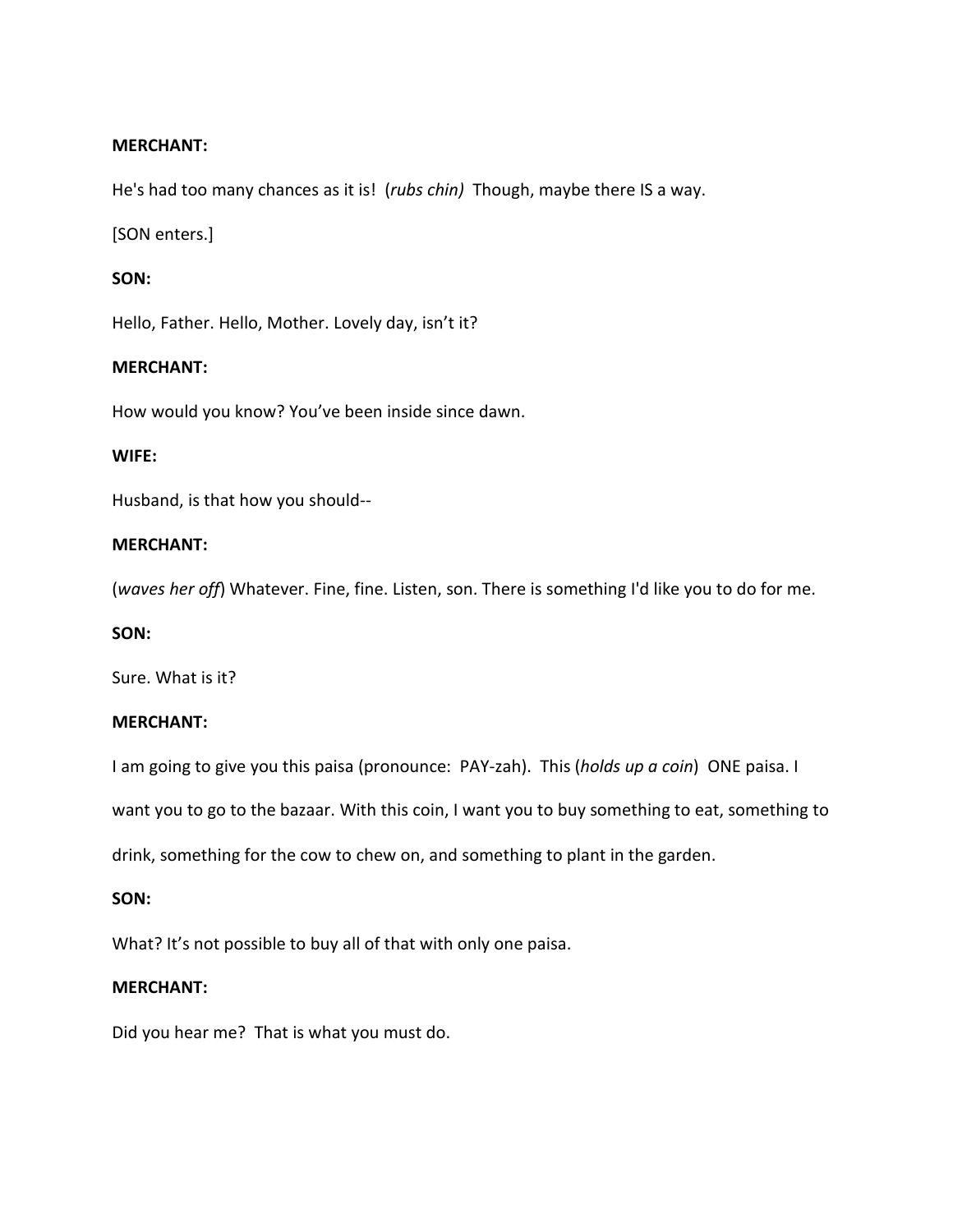## **SON:**

But it's not fair!

## **MERCHANT:**

LOTS OF THINGS IN LIFE AREN'T FAIR!

## **WIFE:**

That much is true, son.

## **SON:**

(*to audience*) When both my parents agree, there's no fighting it. (*to his parents*) All right, all right. (*takes the paisa*) I'll try to figure out something. (*to audience*) Somehow.

[MERCHANT, WIFE and SON exit.]

## **NARRATOR:**

(*to audience*) Something to eat, something to drink, something for the cow to chew on, and something to plant in the garden. All for one paisa. About a dollar, in today's currency. Any ideas? (*looks to audience & takes suggestions, if any*) (*after few moments of suggestions, if* any...) It's a challenge, to say the least. Well, let's see how the merchant's son is getting on.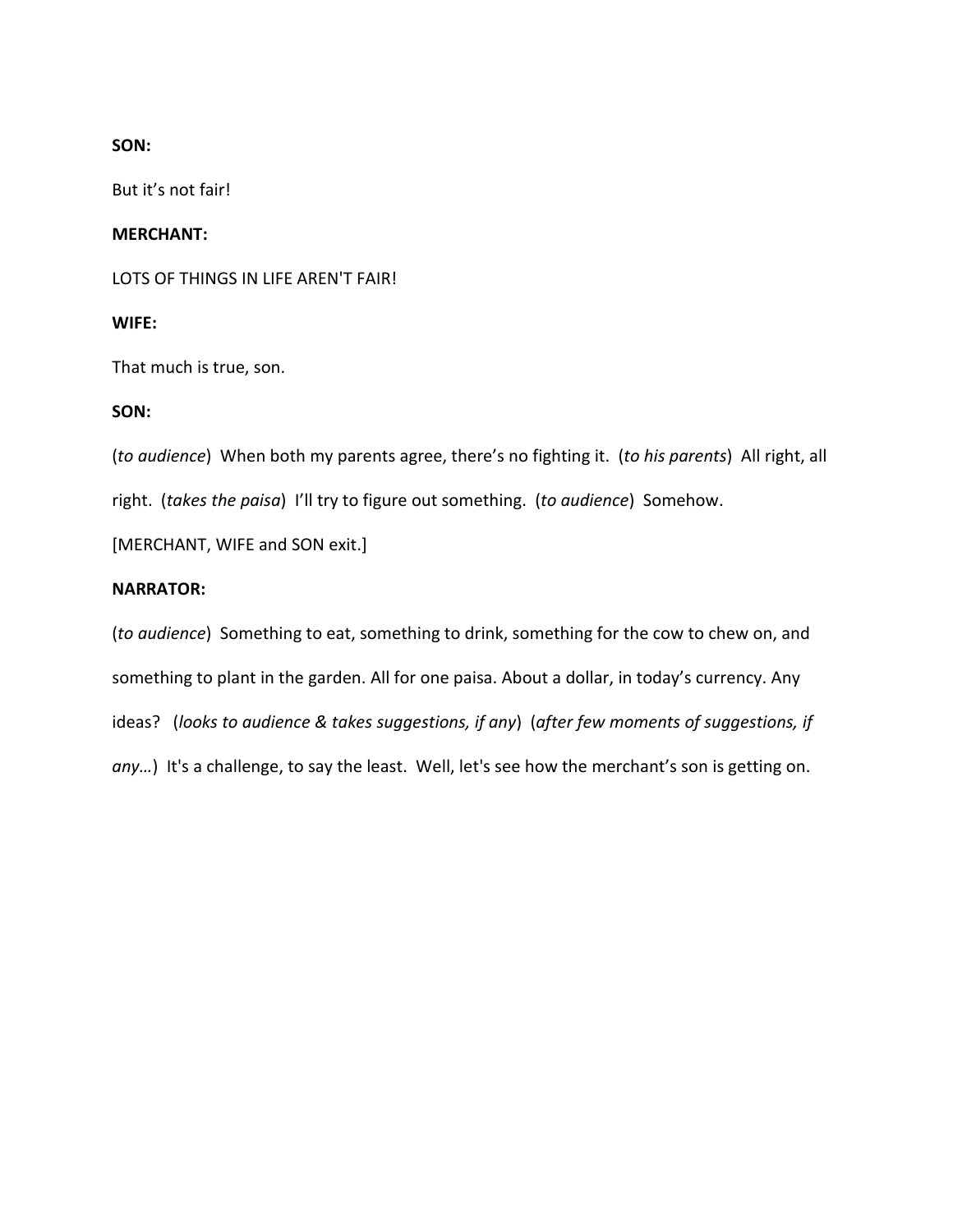## **Scene 2 – Outside The Bazaar**

[**Stage set**: A new backdrop. This backdrop shows a few market stalls at one edge that offer goods for sale such as woolens, iron tools, jewelry, or baskets. The rest of the backdrop shows a path lined with bushes. Place two "rocks" (stools that are covered with cardboard) by the path.] [SON enters. He is carrying his sitar.]

#### **SON:**

I went to every stall in the marketplace, every shop in town. To buy something to eat, that alone costs more than one paisa. And something to drink alone is more than one paisa. Not to mention something to plant in the garden, and – what was that other thing? – right! something for the cow to chew on. Augh!! (*sighs in exasperation and sits on the rock*) I'll get my mind off of this for a few minutes. (*gets out sitar*)

[SON starts to play the sitar, or pretends to play with sitar music playing from offstage.]

[MAIDEN enters. She walks by SON, stops, and turns back.]

#### **MAIDEN:**

That's nice music. Though maybe a little sad.

## **SON:**

I'm having a tough day.

#### **MAIDEN:**

What's the matter?

#### **SON:**

My father gave me one paisa. ONE (*holds it up*) paisa.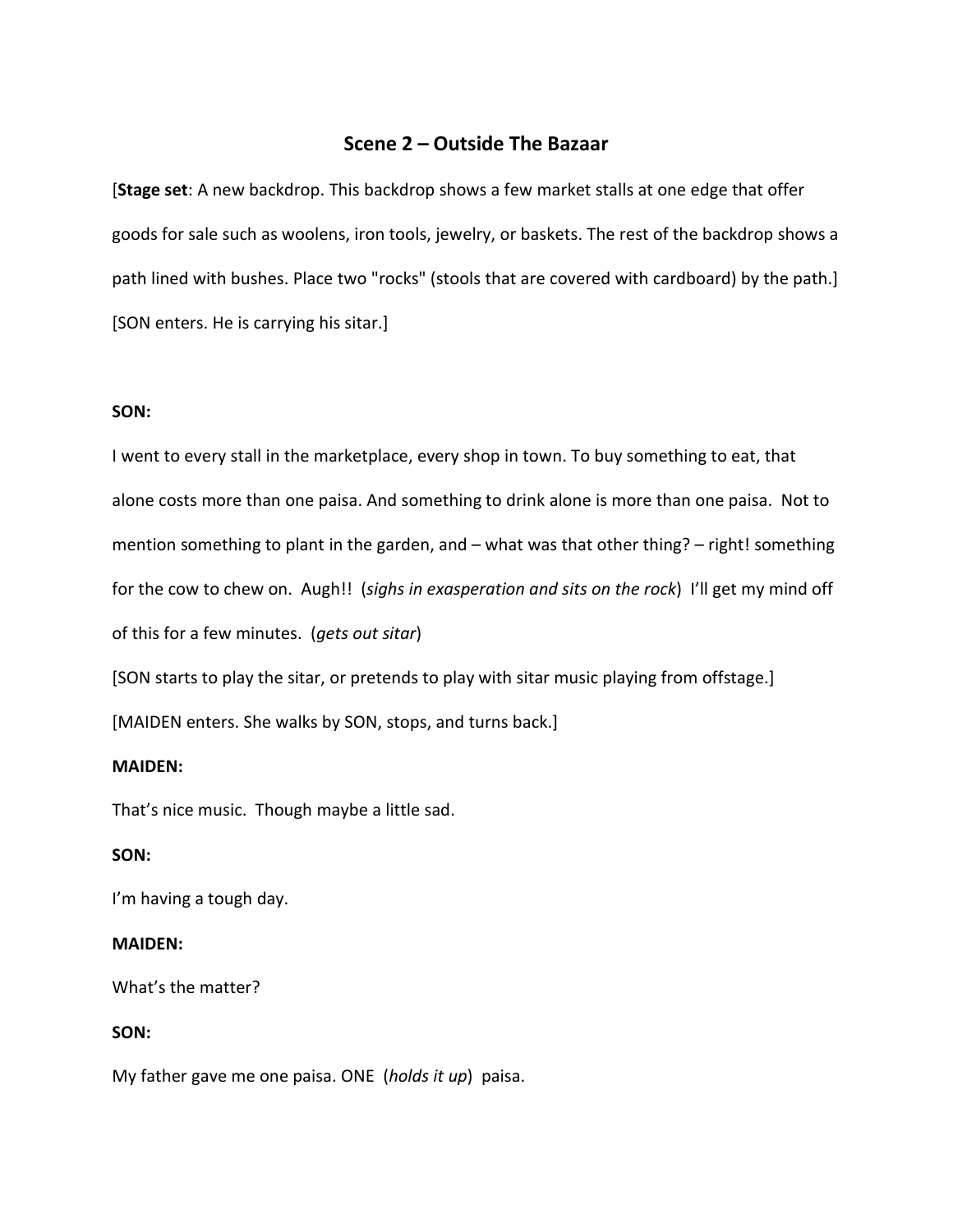## **NARRATOR:**

(*steps forward to audience*) And he explained to the maiden all that he had to buy with

it. *(steps back*)

## **MAIDEN:**

Why would your father ask you to do that?

## **SON:**

I have no idea. To make me miserable? To get me out of the house? To prove I'll never meet his

expectations?

## **MAIDEN:**

That's a lot of purposes served by one little paisa.

## **SON:**

He always loads it on.

## **MAIDEN:**

Wait. Maybe there's something you can buy that does more than one thing, too.

## **SON:**

Not likely. (*after a pause, wipes his brow*) It's so hot!

## **MAIDEN:**

Here, do you want a slice of watermelon?

## **SON:**

That would be great, thanks!

[MAIDEN sits on the rock next to SON. She takes out two slices of watermelon and hands him

one.]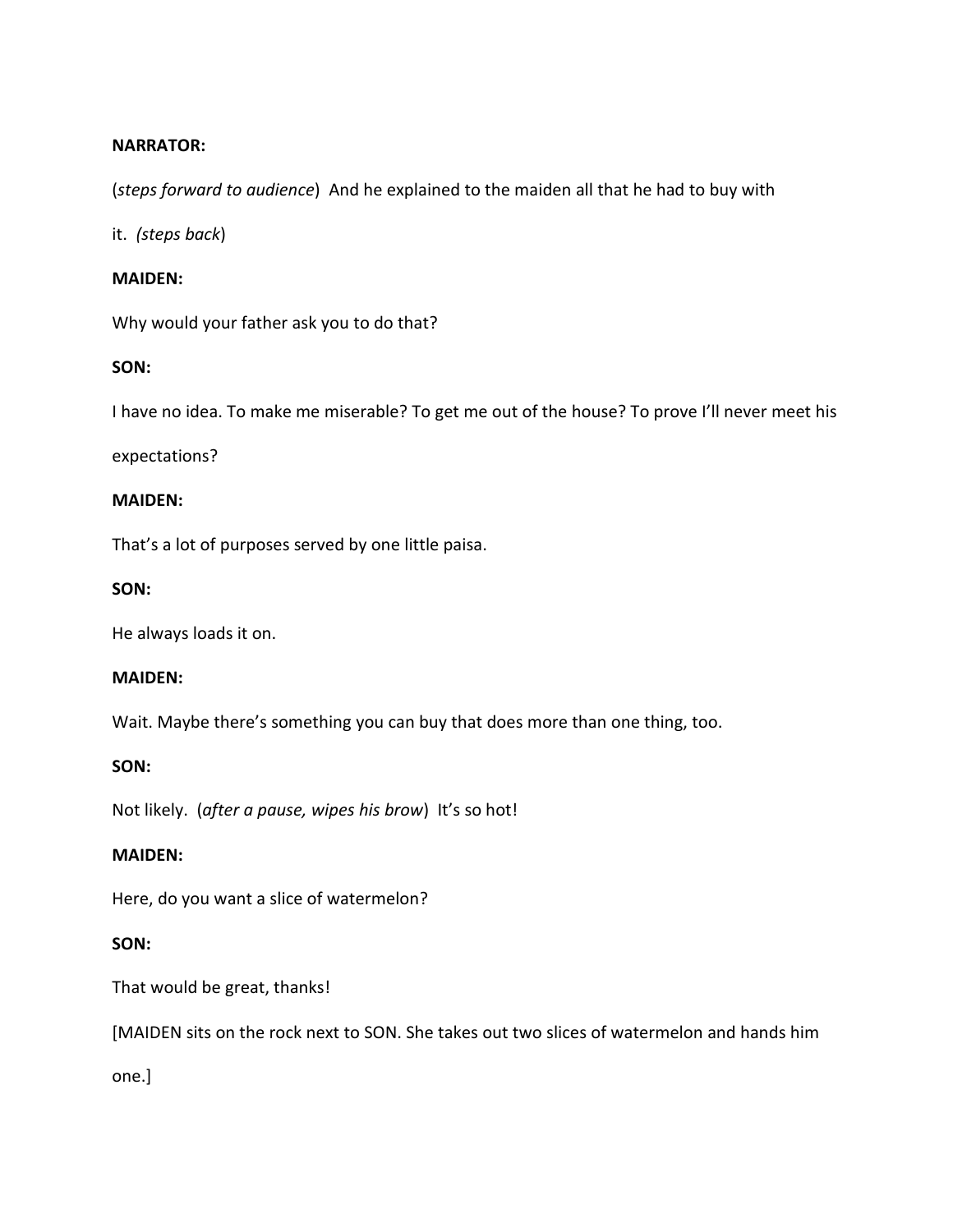## **SON:**

(*takes a bite*) Mmm. That hits the spot.

## **MAIDEN:**

(*takes a bite*) I know, right?

[They eat for a moment, then look at each other.]

## **SON:**

Are you thinking what I'm thinking?

## **MAIDEN:**

I think I'm thinking what you're thinking.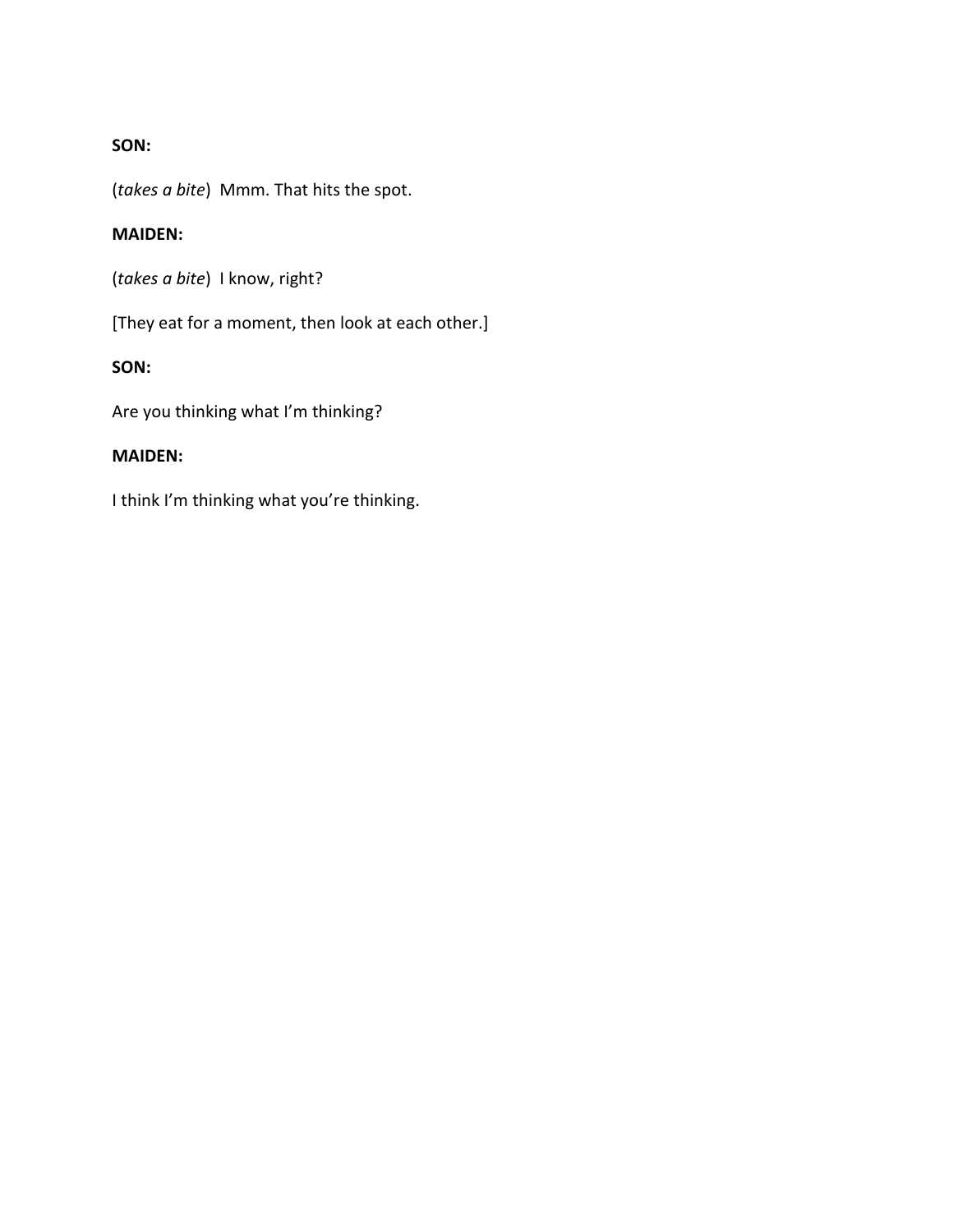## **Scene 3 – The Merchant's House**

[**Stage set**: Same as in Scene 1.]

[SON enters with MAIDEN. He is carrying a watermelon. He hands the watermelon to

MERCHANT. MERCHANT leans forward, bent down by its weight.]

## **SON:**

Here's a watermelon, father. Note that it's delicious to eat.

## **MERCHANT:**

(*nods*) True. (*sets down watermelon*)

## **SON:**

And the flesh is so juicy, it's also something to drink.

#### **WIFE:**

Definitely! (*to audience*) I love watermelon juice.

## **SON:**

Cows love to chew on the rind. And watermelon seeds can be planted in the garden. Can you

guess what I paid for this watermelon?

## **MERCHANT:**

Are we talking one paisa?

#### **SON:**

(*high-fives with Merchant*) That we are!

## **MERCHANT:**

(*claps his Son on the back*) Congratulations, son! You did it – I'm impressed!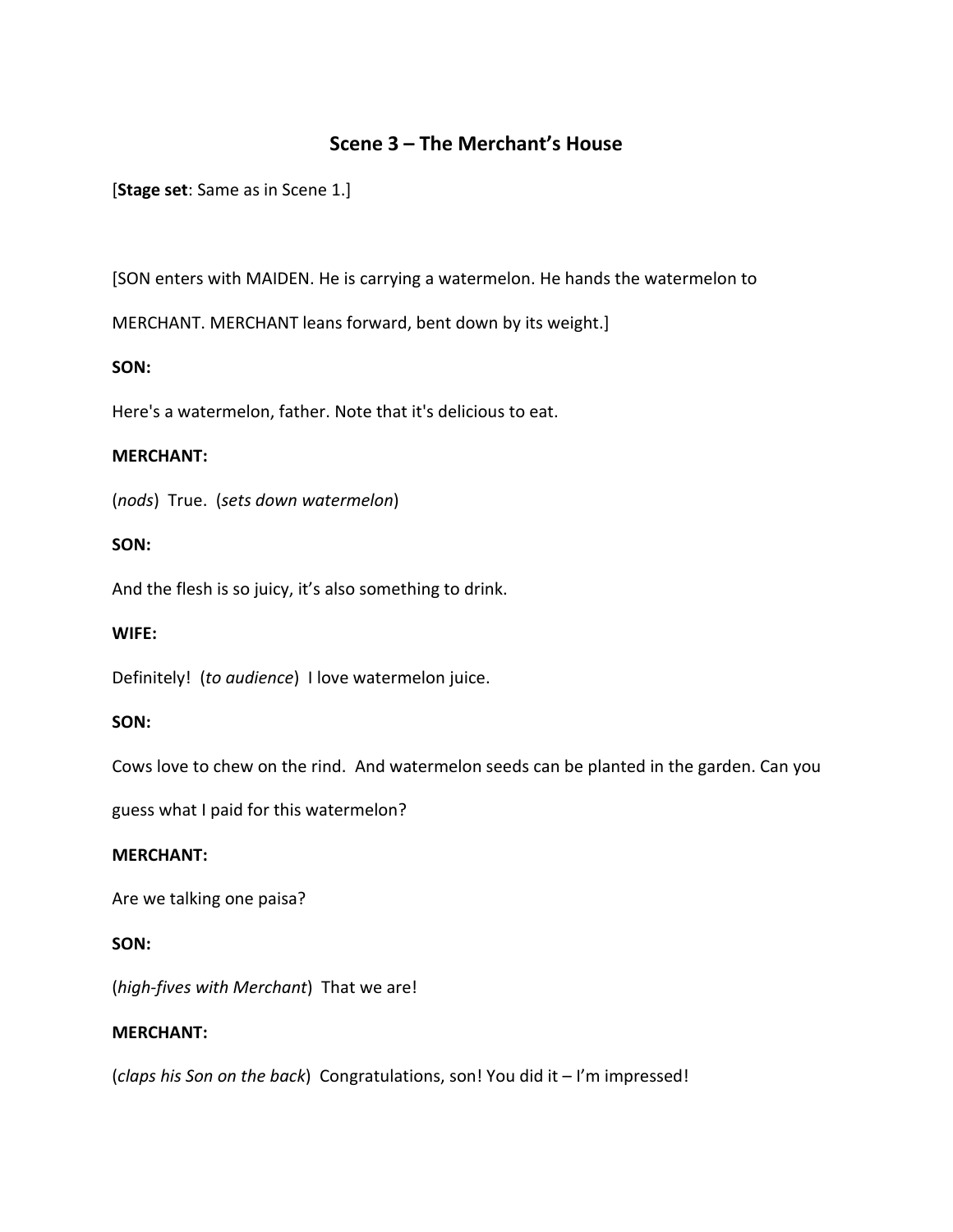## **WIFE:**

And who is this fine young lady you brought with you?

## **SON:**

Actually, this maiden helped me with the idea.

#### **MERCHANT:**

(*to Maiden*) Is that right?

## **MAIDEN:**

We pretty much figured it out together.

## **WIFE:**

Collaboration! How very modern.

## **MERCHANT:**

*(rubs chin with his hand*) Working together - an old-fashioned notion, but effective.

[MERCHANT takes WIFE's hand.]

## **WIFE:**

I'm liking this better and better.

[SON takes MAIDEN's hand.]

#### **SON:**

So am I.

## **MERCHANT:**

(*lets go of Wife's hand and steps forward to audience*) Young people! Just when you're ready to give up on them, they go and surprise you! Even if he's not a businessman, our son the MUSICIAN is clever enough to make his way in the world.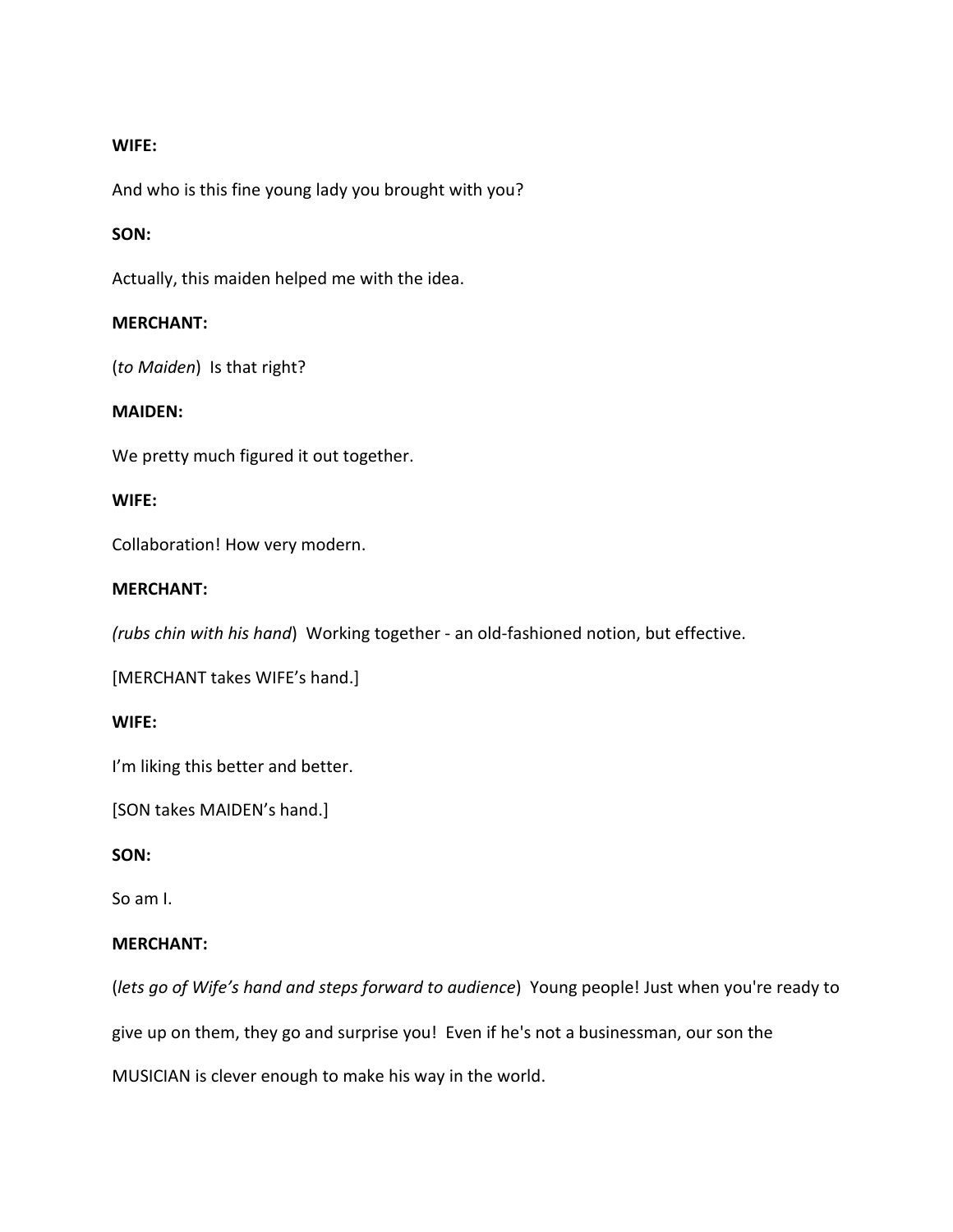#### **NARRATOR:**

*(to Merchant*) Just to satisfy my curiosity - did you have a solution in mind to that riddle you gave your son?

#### **MERCHANT:**

(*shrugs*) No idea whatsoever. (*leans forward*) But don't tell him, okay?

## **SON:**

(*to Maiden*) And to think my father was wise enough to come up with that riddle!

## **MAIDEN:**

(*nods, impressed*) He's really something!

[NARRATOR enters.]

## **NARRATOR:**

(*back to audience*) So this is one of the oldest kinds of stories. A young character feels unappreciated, but in the end comes through and surprises the older generation. And I must say, those two (*looks at Merchant and Wife, who are laughing and enjoying themselves with Son and Maiden*) seem just fine about it.

[If you have a curtain, close it now. If you do not, fade the lights. If you have no stage lights, all actors come on stage and bow to the audience.]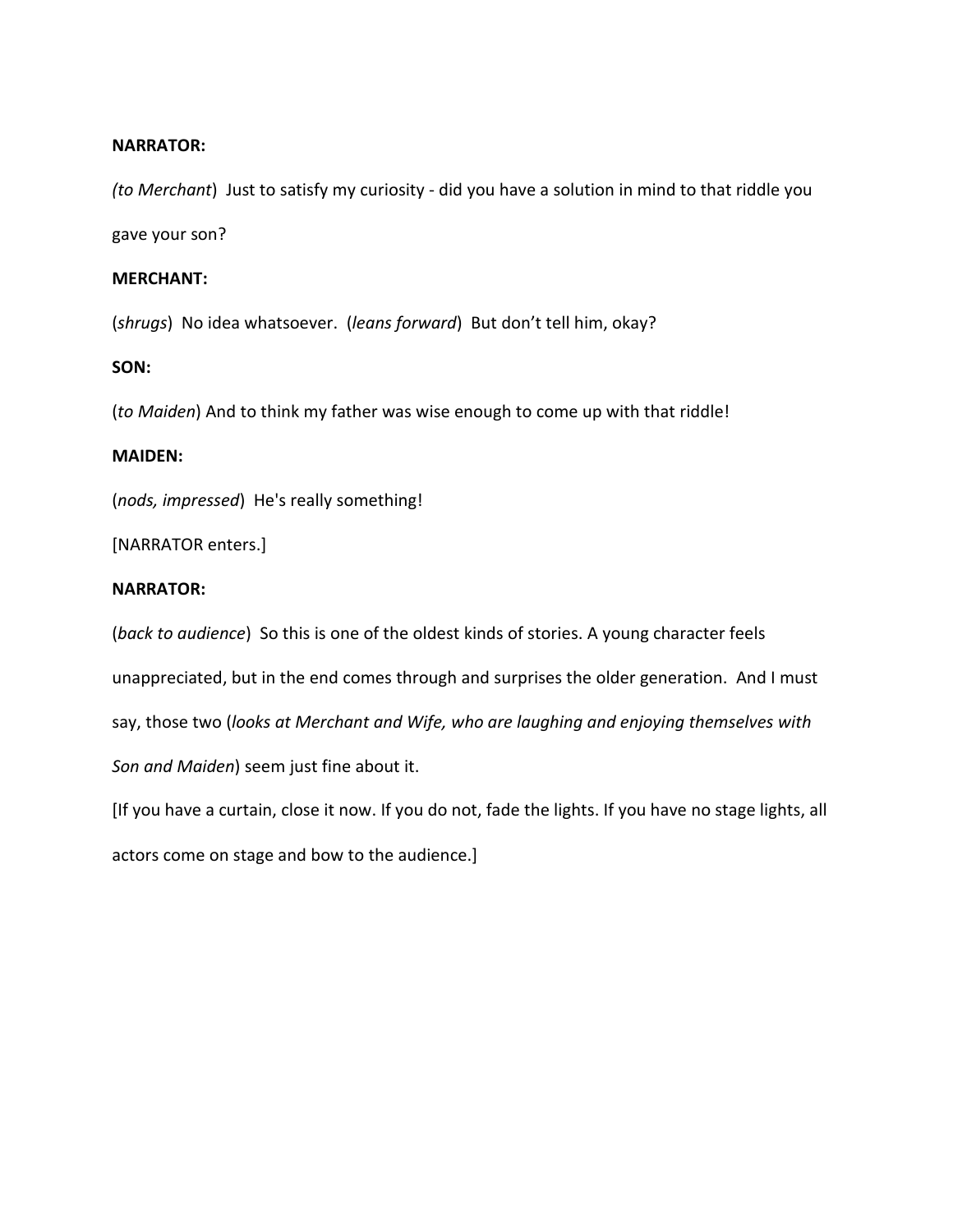

# **Performance Notes for All for a Paisa**

## **THREE WAYS THAT STUDENTS AND TEACHERS CAN UTILIZE THIS PLAY**

**1.** *Students can read the play aloud while sitting in the classroom.* Ask the readers to skip all bracketed stage directions. You may prefer to rotate your actors to give all students a chance to read the speaking parts.

**2.** *Students can perform the play in the classroom.* Clear an area that can be used as the stage. Have the audience sit on the floor in front of the stage. Students in the play can make simple costumes and/or sets as described below. When the scene change, the characters "on stage" simply walk to the back of the room where they wait until their next appearance "on stage."

**3.** *Students can perform the play on stage.* Refer to the production notes that follow. Ask the actors to enter from the back of the room and move through the audience as they approach the stage.



## **COSTUMES**

- NARRATOR or NARRATORS Perhaps nice shirt(s) and slacks and/or a nice skirt(s) and blouse(s), or a nice dress(es).
- MERCHANT plain, solid-colored loose pants such as plain pajama pants or plain nursing slacks and a plain, solid-colored shirt.

*Stories to Grow by* ©2015. All Rights Reserved.

for permission inquiries, contact: info@storiestogrowby.org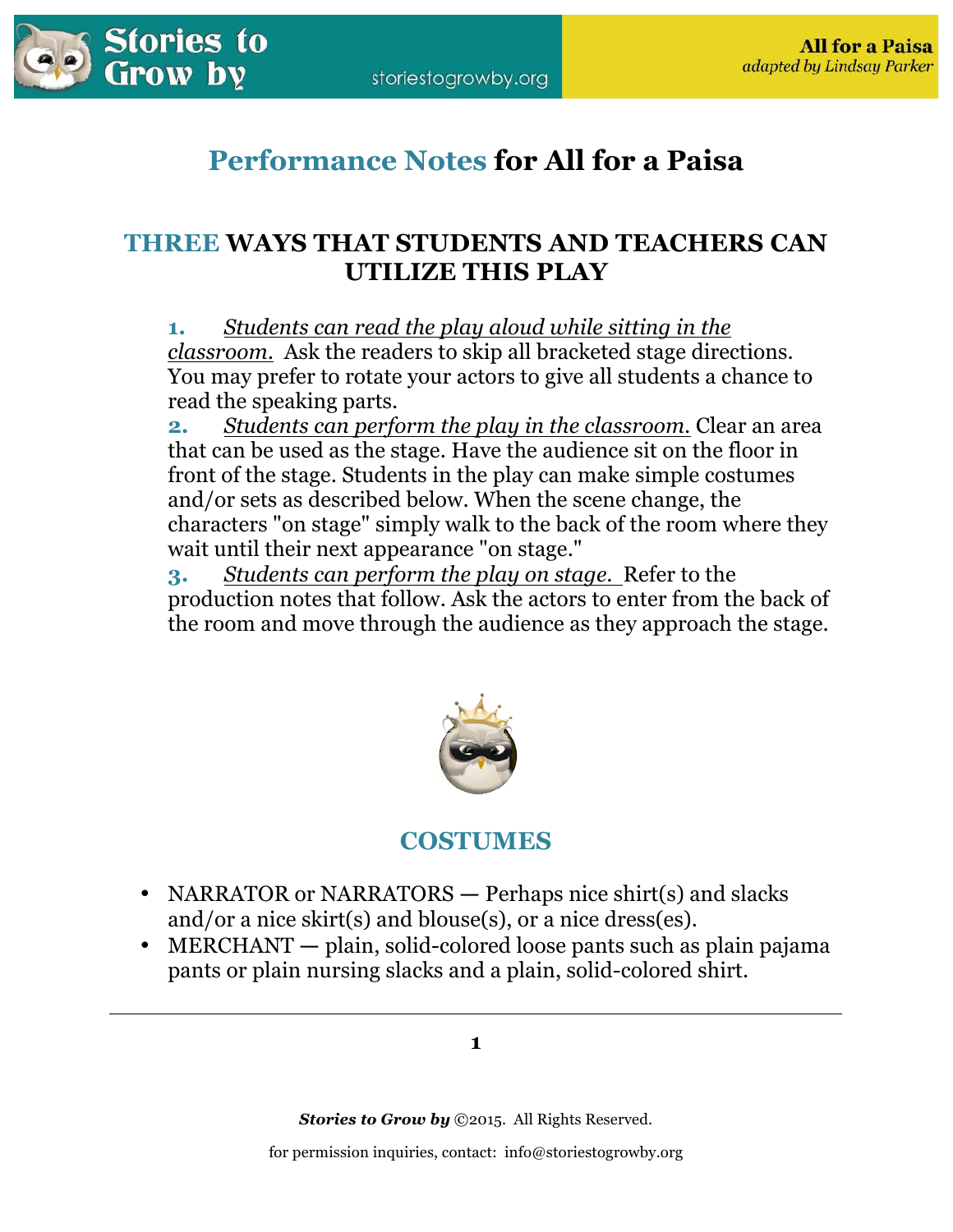

- WIFE a sari. It can be a real sari, or she can wear a blouse with a long piece of fabric around her body with one end falling over a shoulder.
- SON plain, solid-colored loose pants such as plain pajama pants or plain nursing slacks and a plain, solid-colored shirt.
- MAIDEN a sari. It can be a real sari, or she can wear a blouse with a long piece of fabric around her body with one end falling over a shoulder.



## **PROPS**

- Scene  $1 A$  paisa. This can be made out of a circle cut out of yellow construction paper or a real quarter.
- Scene 2 A sitar. This can be a real sitar or can be fashioned from a violin or similar instrument. Two slices of watermelon for SON and MAIDEN to eat. These can be real or made out of construction paper.
- Scene  $3 A$  watermelon. This can be a real or can be made out of a large oval cut out of green construction paper.